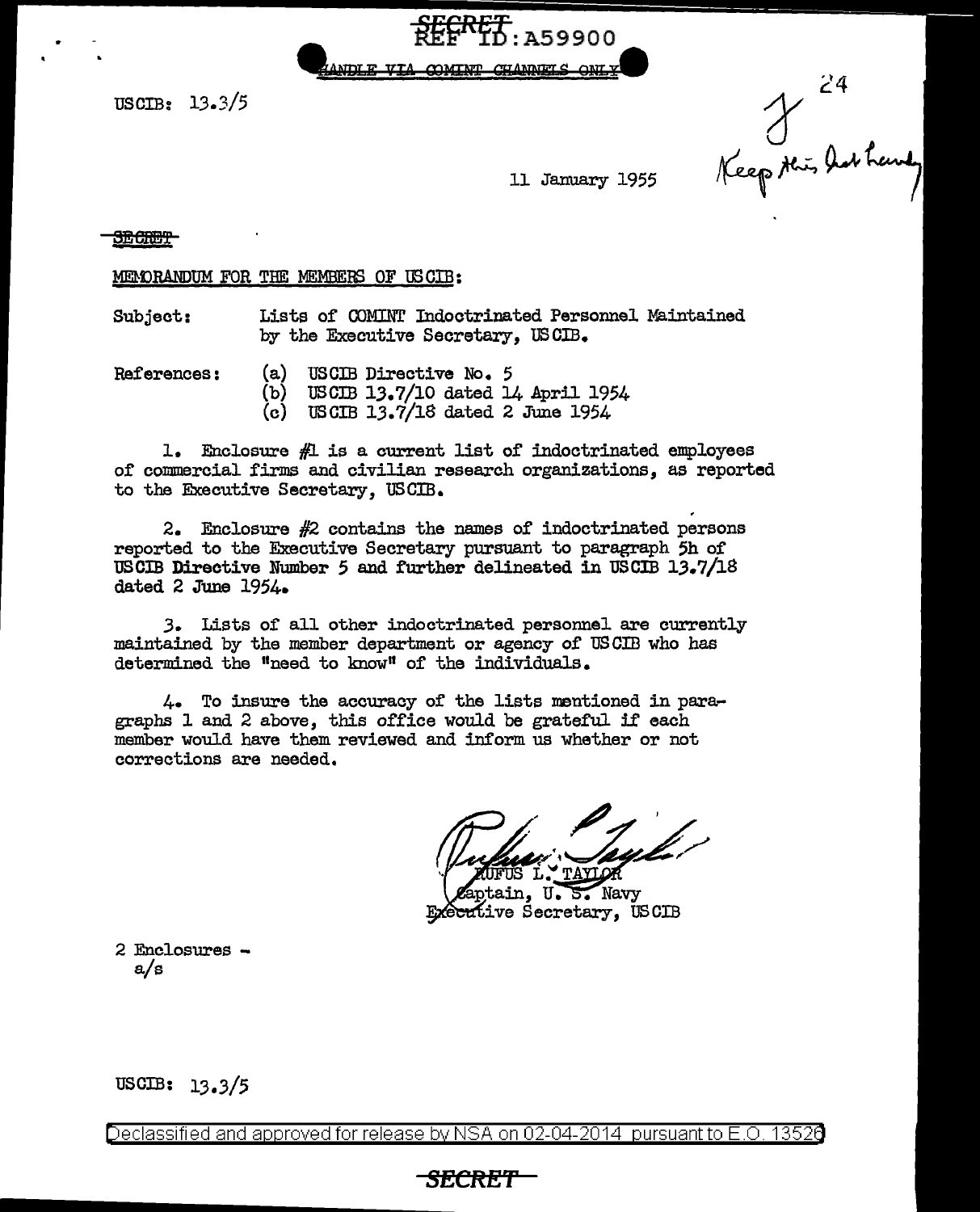# RECRETA59900

### EGRET

## Emplovees of Commercial Firms

## and Civjlian Research Organizations

ADAM3, Francis V. AIKEN, Howard ALBERT, A. A. ALEXANDER, Arthur H. ANDERSON, Evan R. ARMSTRONG, Arthur S. AUERBACH, Isaac L. BAKER, Edwin R. BAKER, James G. BAKER, Walter R. G. BALDWIN, Ira L. BEAR, Firman E., Sr. BEARD, Geoffrey G. BECKER, Loftus E. BERGER, Ralph BERGSTROM, Kenneth H. BERKNER, IJ.oyd V. BERRY, Frederick A. F. BEVERAGE, Harold H. BIACKWELL, David BLOCH, Richard M. BODGE, Arthur E. BOOTH, Ralph D. BOTTOM, Gordon B. BOTTS, Truman A. BOULTER, Clarence F. BOWDITCH, Sarah H. BOWEN, Howard R. BRODIE, Bernard BROWN. Elmer L. BROWN, Frederick M. BROWN, Herbert CAIRNS, Stewart S. CAMPBELL, Carlos CAMPBELL, Frank L.

International Business Machines Corp. Harvard University University of Chicago Consultant (Chatham, Mass.) Anderson-Nichols and Co. Cleveland Twist Drill Co. Burroughs Adding Machine Co. Continental Oil Co. (Punca City, Okla.) Harvard University General Electric Co. University of Wisconsin Rutgers University United Engineering and Foundry Co. (Pittsburgh, Pa.) Cahill, Gordon, Zachary and Reindel (Washington, D. C.) Anderson-Nichols and Co. Anderson-Nichols and Co. Associated Universities Inc. (New York, N.Y.) Petroleum Research Co. (Denver, Colo.) RCA Laboratories Division Howard University Raytheon Manufacturing Co. (Waltham, Mass.) Anderson-Nichols and Co. Jackson and Moreland Co. International Business Machines Corp. University of Virginia Anderson-Nichols and Co. Johns Hopkins University Williams College (Williams Town, Mass.) Rand Corporation (Santa Monica, Calif.) International Business Machines Corp. Fountain Valley School (Colorado Springs, Colo.) Anderson-Michels and Co. University of Illinois

National Canners Association (Washington, D. C.) American Institute of Biological Sciences

Enclosure #1

## **SECRET**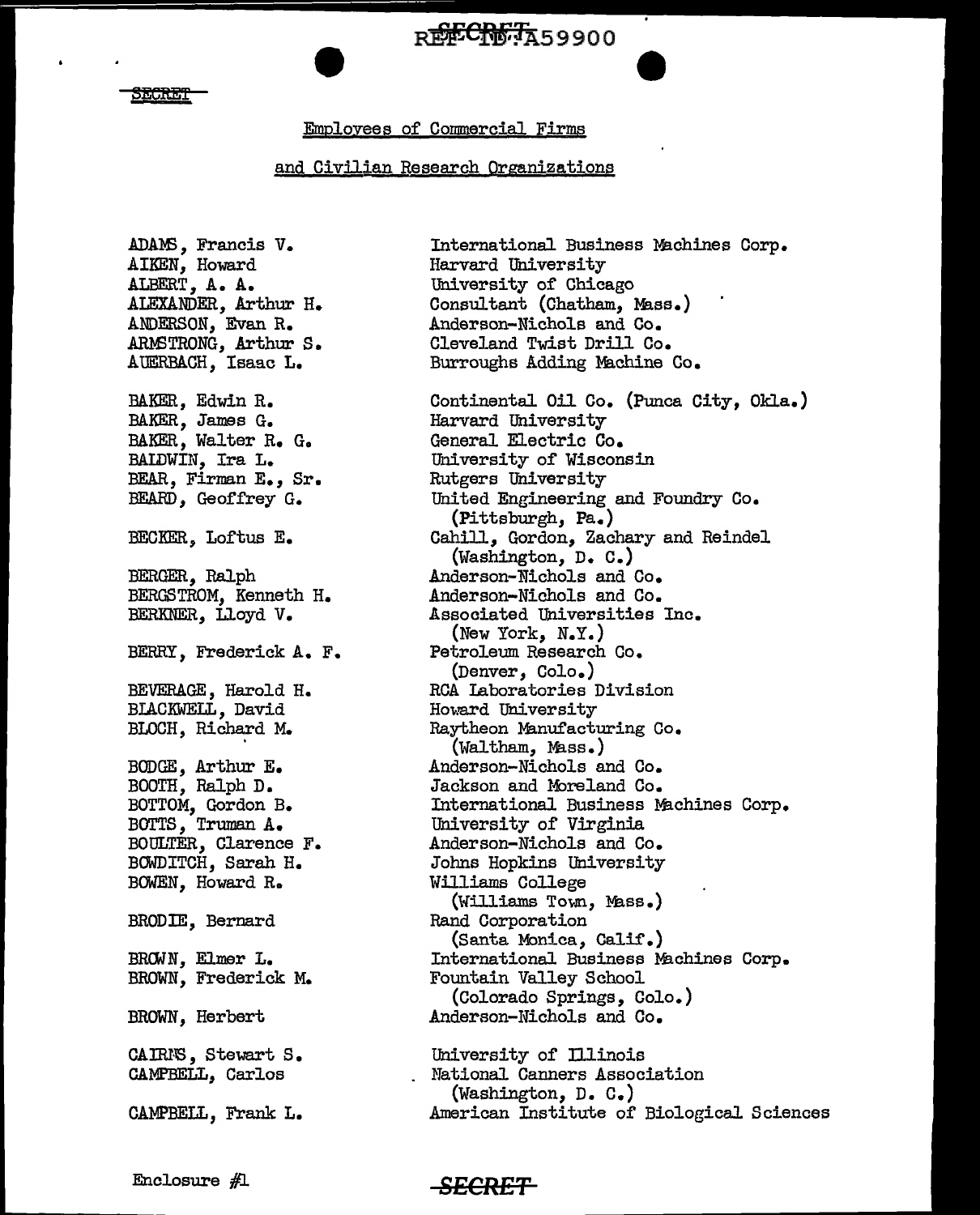**BEGRET** 

CARROLL, Charles L. CHRISTY, Donald F. CLAUSER, Francis H. CLIFFORD, Alfred H. COE, Roger J. COOK, Carl L. COOMBS, John M. CORWITH, Howard P. CRAMER, George F. CREAMER, Albert R. CRONE:, Meil L. CROSON, Robert B. CROSS, James E. • CRUSE, William T. CURTIS, Geraldine R. DAVENPORT, Wilbur B., Jr. DEERFIELD, Alan J. DETZER., August J. DOLIN, Richard DOUGLASS, Kingman DUNWELL, Stephen ENGSTROM, Howard T. FESSLER, Albert FIELD, Hugh W. FISK, James B. FOGLER, Mayor F. FORRESTER, Jay W. FRAME, Alfred P. FURNAS, Clifford C. GALEILICIA, Kenneth W. GLEASON, Andrew M. GOLAY, Frank H. GOOD, Richard A. GOW, Ralph F. GREEN, Alfred J. GROVES, Leslie

North Carolina State College Wilson and Company (Chicago, Ill.) Johns Hopkins University Johns Hopkins University New England Power Company RCA Service Company Engineering Research Associates Western Union Telegraph Co. Engineering Research Associates (St. Paul, Minn.) International Business Machines Corp. Harvard University International Business Machines Corp. Center of International Studies (Boston, Ml.ss.) Society of Plastic Industry, Inc. (New York, N.Y.) Engineering Research Associates ·Missachusetts Institute of Technology Anderson-Nichols and Co. Haller, Raymond and Brown, Inc. (State College, Pa.) Sylvania Electric, Inc. (Bayside, Long Island) Consultant (New York, N.Y.) International Business Machines Corp. Engineering Research Associates Haller, Raymond and Brown, Inc. Atlantic Refining Company (Philadelphia, Pa.) Bell Telephone Laboratories, Inc. Allied Chemical and Dye Corp. Digital Computer Laboratory, MIT Cities Service Oil Company Cornell Aeronautical Laboratory, Inc. (Buffalo, N.Y .) Anderson-Nichols and Co. Howard University GOGGINS, William B. (RADM,Ret.)Engineering Research Associates Cornell University University of Maryland Norton Company (Worcester, Mass.)

American Telephone and Telegraph Co. Remington Rand, Inc.

*SECRET* 

*SECRET* 

**REF ID:A59900**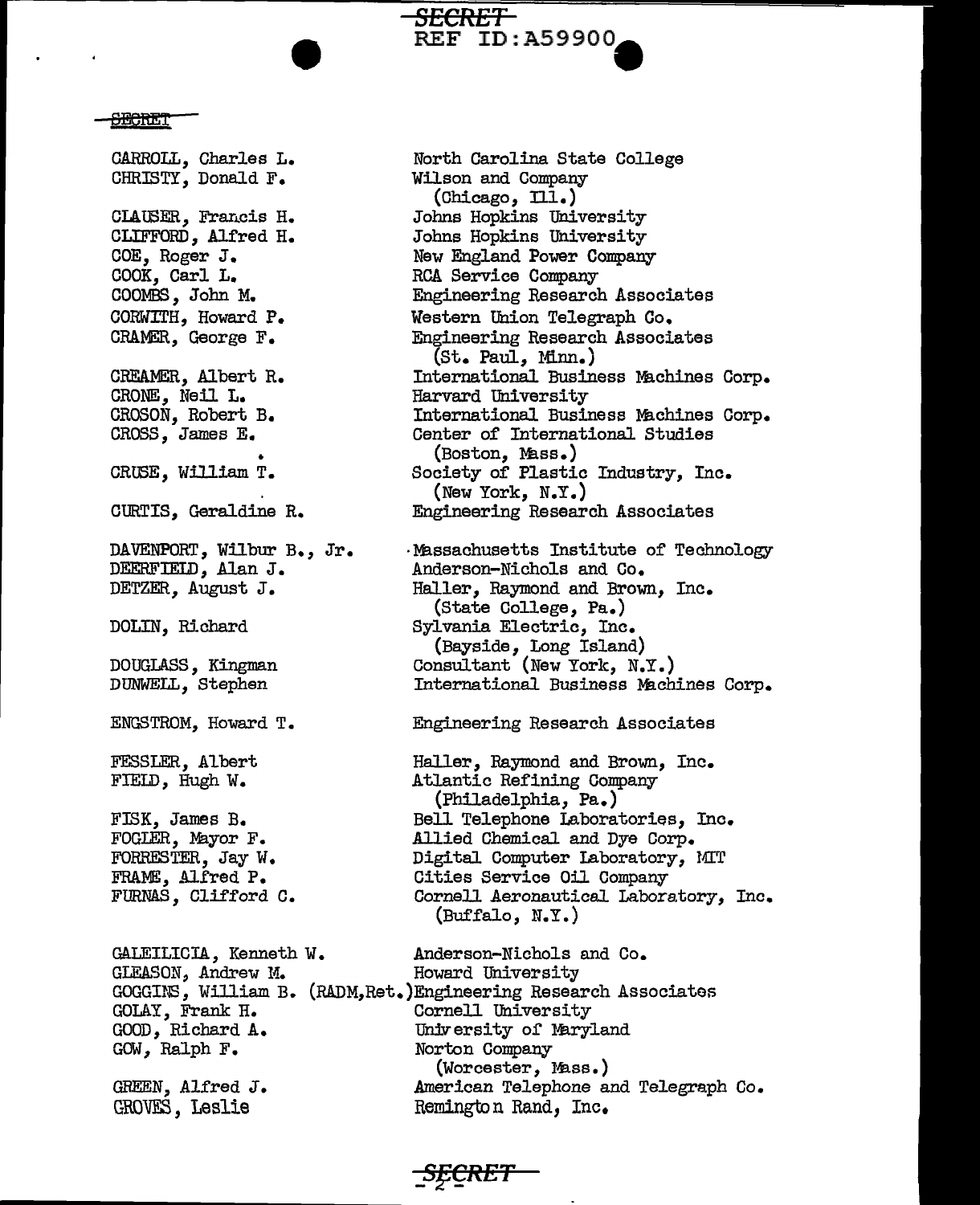**SECRET** 

HALL, Cora L. HALL, Dick W. HALL, Marshall, Jr. HALL, Nancy A. HALLER. George L. HARRINGTON, William H. HARRIS, David E. HARRISON, Jackson W. HARRISON. Robert E. HATHAWAY, Leonard V. HEGSTRAND, Arthur N. HENDERSON, Lawrence J., Jr. HIEBERT, Alvin L. HILL, Archie S. HINYARD, James N. HITCH, Charles J. HOEFMAN, Harold L. HOOVER, Calvin B. HOPE, Mary C. HOWARD, John H. HUFF, Carroll W. HURST, Gilchrist L. HYLAND, Lawrence A. **IDDIES**, Alfred IREDELL, Milton H. IRWIN, James R. JACKSON, William H. JOHNSON, D. Gale JONES, Bernard F. JORDAN, David B. JUSTER, Francis T. JUSTIN, Joel B. KENNAN, George F. KENNEDY, Joseph W. KIERNAN, Loyd J. KIND, Dale E. KISTIAKOWSKY, George B. KOENIG, Robert P.

Psychological Research Associates (Washington, D.C.) University of Maryland Ohio State University Engineering Research Associates State College Pennsylvania and Haller, Raymond and Brown, Inc. American Telephone and Telegraph Co. Haller, Raymond and Brown, Inc. American Telephone and Telegraph Co. International Business Machines Corp. International Business Machines Corp. Engineering Research Associates Rand Corporation Rand Corporation Western Union Telegraph Co. Merck and Company  $(Rahway, N.J.)$ Rand Corporation Link-Belt Company  $(Chicego, II..)$ Duke University Consultant (Philadelphia, Pa.) Burroughs Adding Machine Co. International Business Machines Corp. Anderson-Nichols and Co. Bendix Aviation Corp. Babcock and Wilcox Company (New York, N.Y.) Psychological Research Associates Bell Telephone Laboratories, Inc. J. H. Whitney and Company (New York,  $N.Y.$ ) University of Chicago Commercial Controls Corporation Sylvania Electric, Inc. Yale University Justin and Courtney (Consulting Engineers) (Philadelphia, Pa.) Consultant (Princeton, N.J.) Washington University (St. Louis, Mo.) Association of American Railroads RCA Service Company, Inc. Harvard University Cerrode Pasco Copper Corporation (New York,  $N_\bullet Y_\bullet$ )

<del>SECRET</del>

<del>SECRET-</del>

**REF ID: A59900**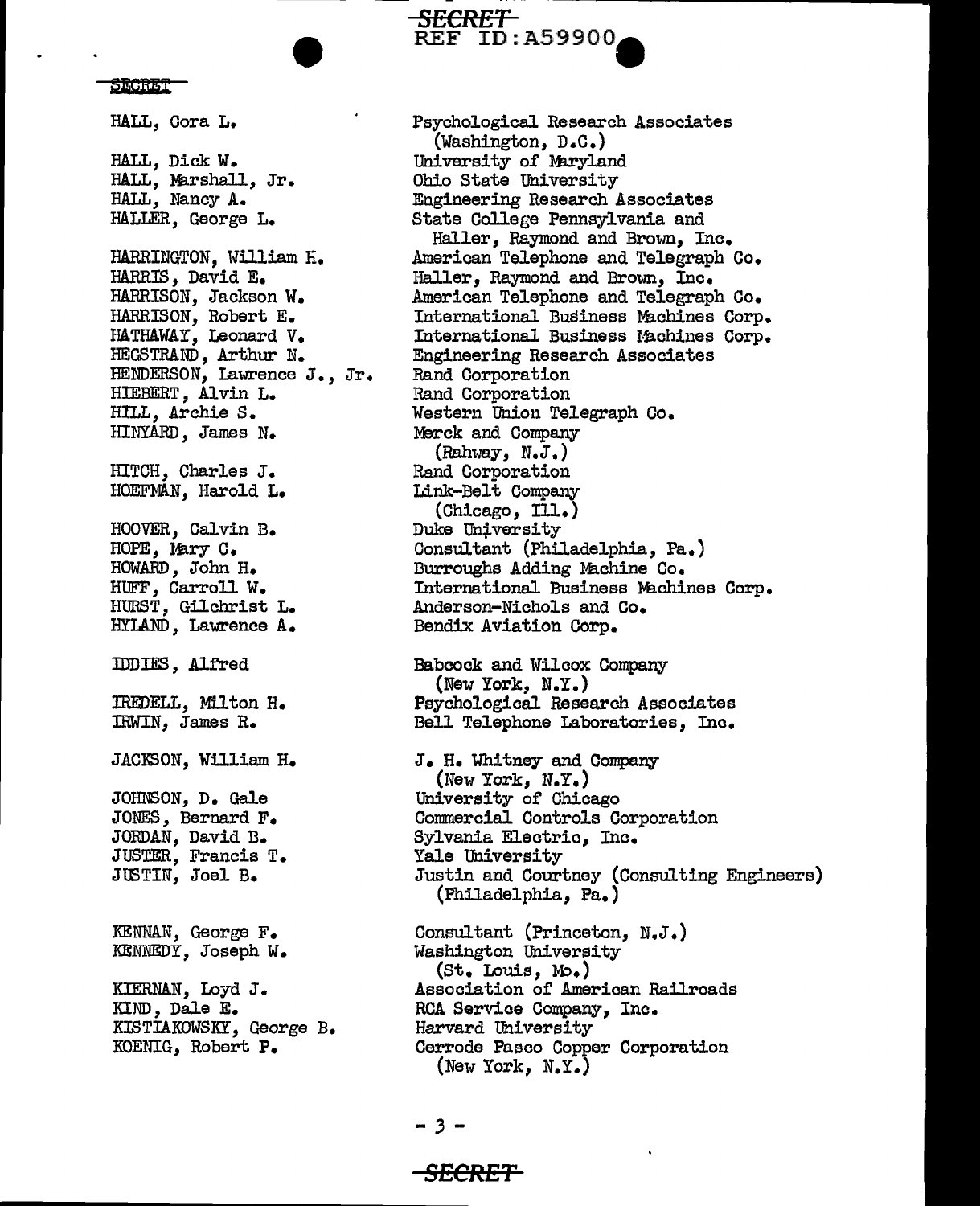**EEERET: A59900** 

**SHORET** 

LADD, Frederick F. LAMBERT, Robert J. LANGENHOP, Carl E. LATHAM, Allen, Jr. LAUGHLlli, Daniel J. LAWLESS, William, Jr. LAWSON, Walter E. LEESE, Chester E. LEESON, Robert LEVINE, Jack LINDSAY, Franklin A. LINK, Gordon W. LOISELLE, Clyde B. MANNING, Frank E. MANNING, Thomas F. MARLOW, William H. MCARTHUR, John M. MCOORMACK, Alfred MCCUTCHEN, Franklin L. MCMATH, Robert R. MCNAMARA, Thomas F. MCPHERSON, John C. MENZEL, Donald H. MILL.AR, Julian z. MILLER, Clair E. MILLER, Frank F. MILLER, Harvey E., Jr. MIT CHELL, Charles L. MILLIKAN, Max F. MONVID, George MORGAN, William E. MUELLER, John C. MUSSER, Glen L. NEWOOMB, Delman C. NORD, Robert H. NORMAN, Arthur G. NUTTER, Gilbert W. NYQUIST, Harry OLD, Bruce s. OLDER, Harry J. PAIGE, Lowell J. PALMER, Ralph L. PARKER, George E. PATTERSON, Jack F.

Anderson-Nichols and Co. Iowa State College Iowa State College Arthur D. Little, Inc. Dunn and Bradstreet International Business Machines Corp. DuPont Company George Washington University Universal Winding Company North Carolina State College Ford Foundation Boeing. Aircraft Company Anderson-Nichols and Co. Psychological Research Associates Western Union Telegraph Co. Logistics Research Project Anderson-Nichols and Co. Cravath, Swaine and Moore (New York, N. Y. ) Engineering Research Associates Detroit Edison Company

Anderson-Nichols and Co. International Business Machines Corp. WEFCO (Denver, Colo.) Western Union Telegraph Co. Engineering Research Associates Anderson-Nichols and Co. International Business Machines Corp. Consultant (Washington, D.C.) Hassachusetts Institute of Technology Consultant (Harwood, Md.) .Colorado Agricultural and Mechanical College North American Aviation, Inc. Haller, Raymond and Brown, Inc.

International Business Machines Corp. Sylvania Electric, Inc. University of Michigan Yale University Consultant (Milburn, N.J.)

Arthur D. Little, Inc. Psychological Research Associates

University of California International Business Machines Corp. .Anderson-Nichols and Co. General Motors Corporation (Allison Division)

## **SECRE'f**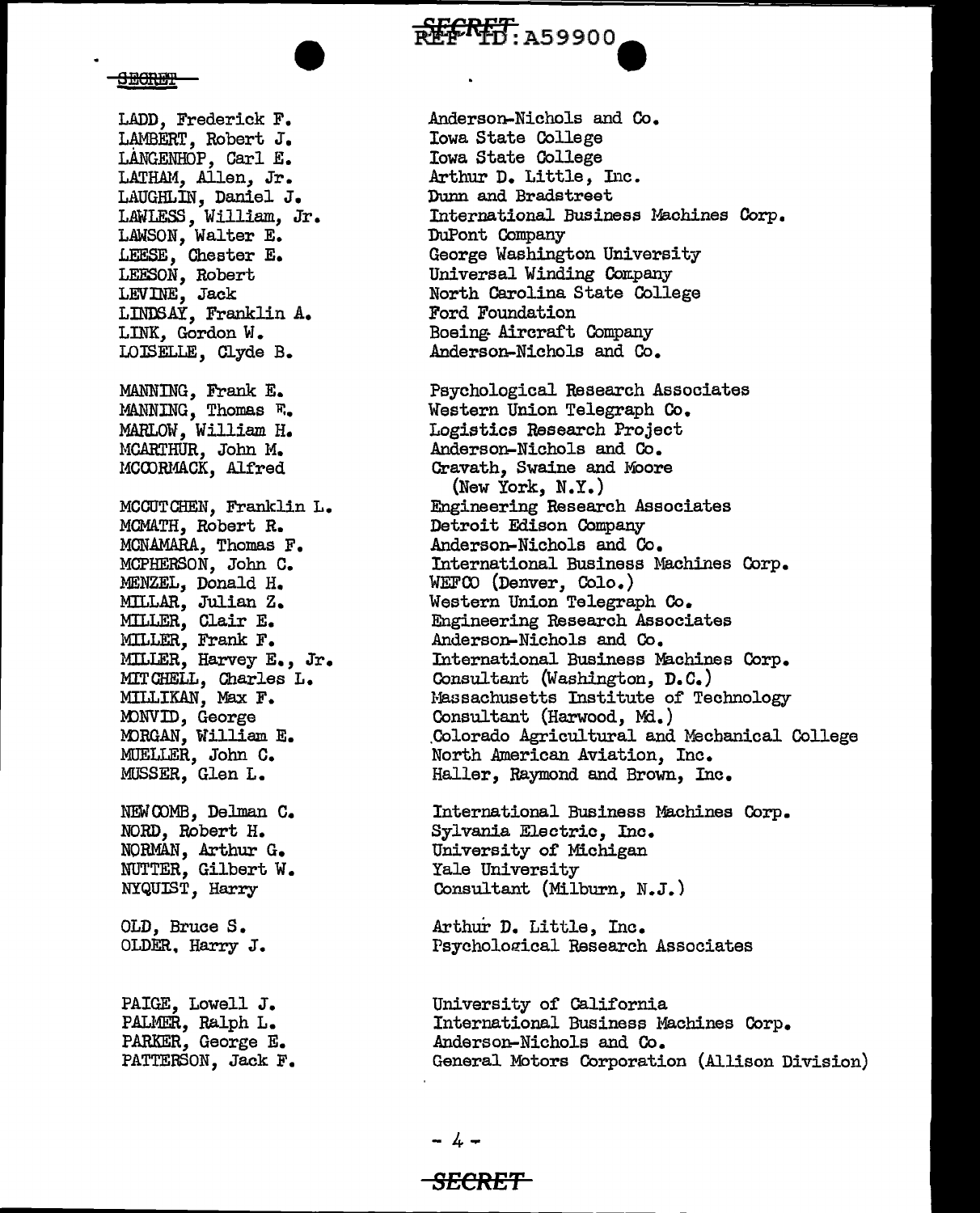

<del>SECRET</del>

PETRIE, George W. PORTER, Henry H. PRATT, Robert L. PURCELL, Edward M. • RAYMOND, Richard C. REDMAN, Joseph R. (RADM, Ret.) RICKARDS, Herbert B. RIKER, Albert J. RIVES, Thomas c. (Brig.Gen., Ret.) BOBERTS, Alfred E., Jr. BOBERTS, James G. ROBERTSON, Howard P. ROBINSON, Edgar R. ROGERS, William, Jr. ROLLAND, Martin G. ROSEN, Leo .ROWE, Hartley .ROWLEY, Russell A. RUGGLES, Nancy D. RUGGLES, Richard F. SAMUEL, Arthur L. SANFORD, Jerome G. SAUNDERS, Harry M. S CHAIRER, Robert S. SELFRIDGE, Oliver G. SHANNON, Claude E. SHOULTES, Donald P. SHUTE, Emmett R. SKELLET, Albert M. SMITH, Ralph C. SM)LEY, Eugene R. SPRAGUE, Julian K. SPRAGUE, Robert c., Sr. STEVER, Horton G. STONER, George STRATTON, Julius A. SWIFT, Jonathan D. TABER, George H., Jr. TAGGART, Joseph H. TITUS, Harvey L. TOMPKINS, Charles B. TOWNSEND, John R. TUKEY, John W.

International Business Machines Corp. Johns Hopkins University International Business Machines Corp. Harvard University

Rand Corporation Western Union Telegraph Co. Remington Rand, Inc. University of Wisconsin

General Electric Advanced Electronics Center (Cornell University) Engineering Research Associates International Business Machines Corp. California Institute of Technology .American Telephone and Telegraph Co. Psychological Research Associates Anderson-Nichols and Co. Anderson-Nichols and Co. United Fruit Company (Boston, Mass.) International Business Machines Corp • Consultant (New Haven, Conn.) Yale University Cambridge Research Center

International Business Machines Corp. Boeing Aircraft Company Western Union Telegraph Co. Rand Corporation Massachusetts Institute of Technology Bell Telephone Laboratories, Inc. International Business Machines Corp. Western Union Telegraph Co. National Union Radio Corporation Los Alamos Scientific Laboratory Lummus Company Sprague Electric Company Consultant (North Adams, Mass.) Massachusetts Institute of Technology Anderson-Nichols and Co. Massachusetts Institute of Technology University of California

Consultant (New York, N. Y.) Rutgers University Carbon Black Export Association (Stamford, Conn.) University of California Sandia Corporation (Albuquerque, N .M. ) Princeton University

*-s5£CRET*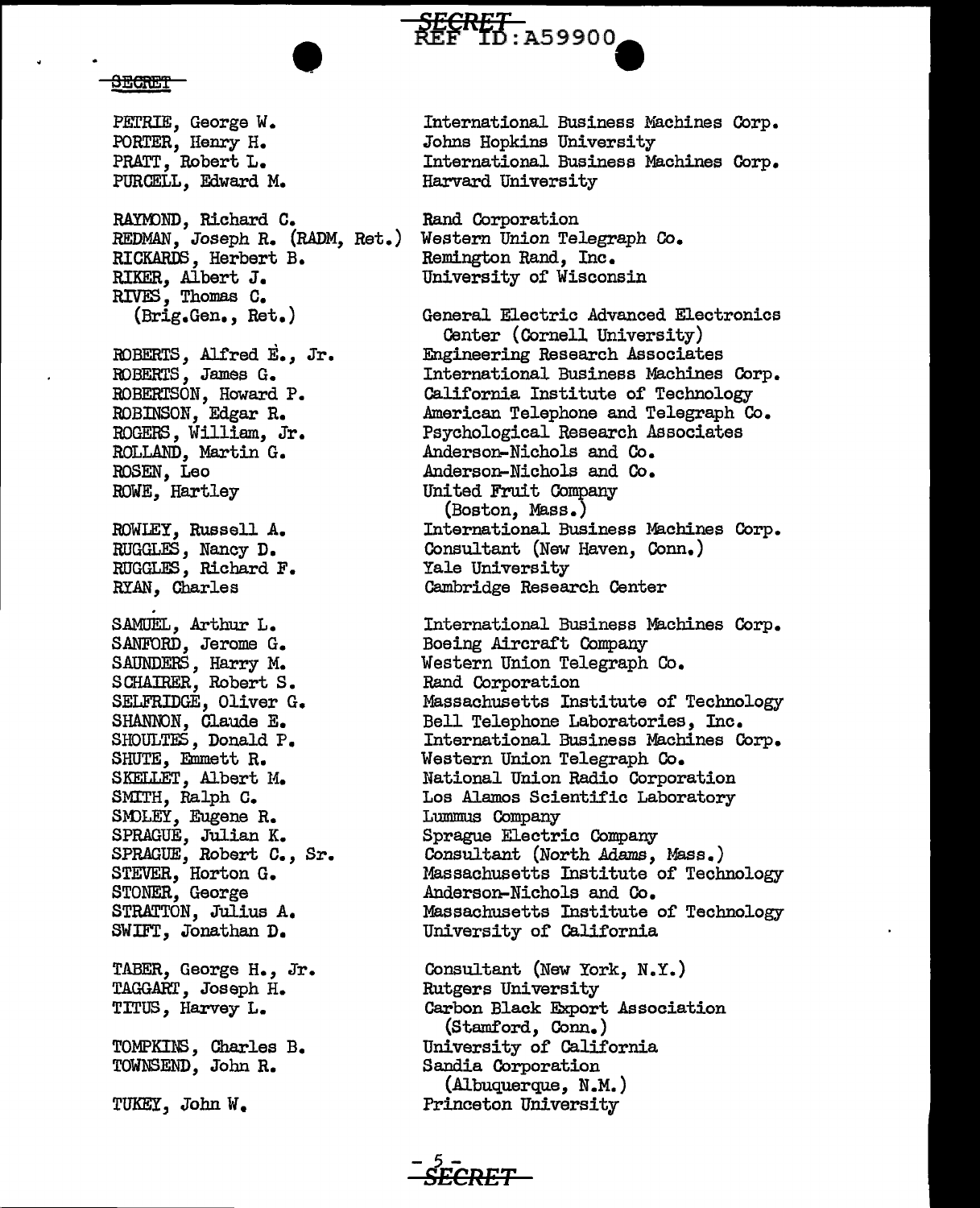### **SECRET**

VON NEUMANN, John

WAGNER, Edward R. WEBSTER, William WHITEMAN, Albert L.<br>WIESNER, Jerome B.<br>WILHELM, Phillip W. (Ret.) WILKS, Samuel S. WILLIAMS, Samuel B. WILMOTTE, Raymond M.

WILSON, Harriet F. WOLFE, John D. WRIGHT, Richard H. WRIGHT, Theodore P.

ZIMMERLI, William F.

Princeton University

FECRET: A59900

**RCA Service Company** New England Power Association Princeton University Massachusetts Institute of Technology Goodyear Rubber Company Princeton University International Business Machines Corp. Raymond M. Wilmotte, Inc.<br>(Washington, D.C.) Engineering Research Associates International Business Machines Corp. Anderson-Nichols and Co. Cornell University

Consultant (Keene, N.Y.)

## SECRET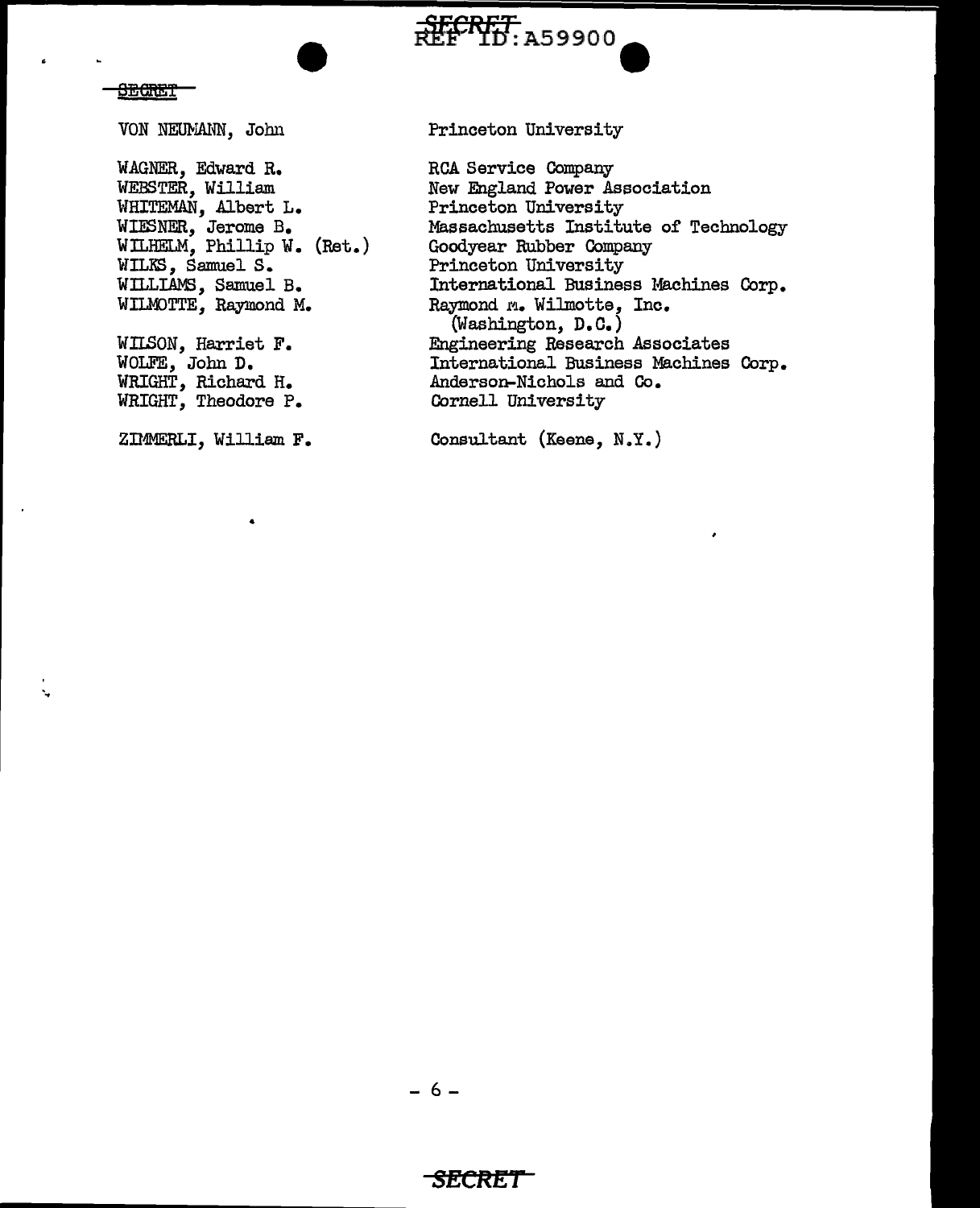**SEURET** 



## Not Under Exclusive Cognizance of a USCIB Member

ADAMS, Sherman ANDERSON, John A. BEARD, Lorraine BECKLER, David Z. BELZER, Robert L. BENEDICT, Stephen CARROLL, Paul T. (Col.) CHRISTIANSEN, James G. (Maj .Gen., Ret.) CLARK, Mark *W.* (Gen., Ret.) OOM3TOCK, Paul B. COOLEY, Victor E. <DYNE, J. Patrick CRAIG, Horace S., Jr. CUTLER, Robert DEBEVOISE, Neilson C.<br>DELANY, Walter S. (Vice Adm.) DENNISON, Lillian M. DOOLITTLE, James (Lt.Gen., Ret.) DUBBELDE, John J. (Col., Ret.) DU BRIDGE, Lee A. EBERLY, John H. EDWARDS, Idwal H. (Lt.Gen.) EISENHOWER, John E. (Major} FLEMMING, Arthur- S. FOLEY, Robert J. GARDNER, Rose GLEASON, Sarell E. HAMILTON, Lyman C. *,* Jr. HARLOW, Bryce $-N$ .  $\sim$ . HAWORrH, Leland J. HOLLOWAY, Marshall G. HOLTZSCHEITER, Ina HOPKINS, William J. HUGHES, Rowland KlLLIAN, James R., Jr. KING, Gwendolyn KLAR, Roma Lee LAND, Edwin H. LANE, Herman O. LAY, James S. LE MENAGER, Lois L.

White House Atomic Energy Commission

White House Office of Defense Mobilization Office of Defense Mobilization White House White House Clark Committee Clark Committee Operations Coordinating Board Office of Defense Mobilization National Security Council Operations Coordinating Board White House Operations Coordinating Board Foreign Operations Administration White House Doolittle Committee Clark Committee Office of Defense Mobilization U.S. Weather Bureau National Security Council White House Office of Defense Mobilization Clark Committee National Security Council National Security Council Bureau of the Budget White House

Office of Defense Mobilization Office of Defense Mobilization National Security Council White House Bureau of the Budget

Office of Defense Mobilization White House National Security Council

Office of Defense Mobilization Clark Committee National. Security Council White House

Enclosure #2 **SECRET**